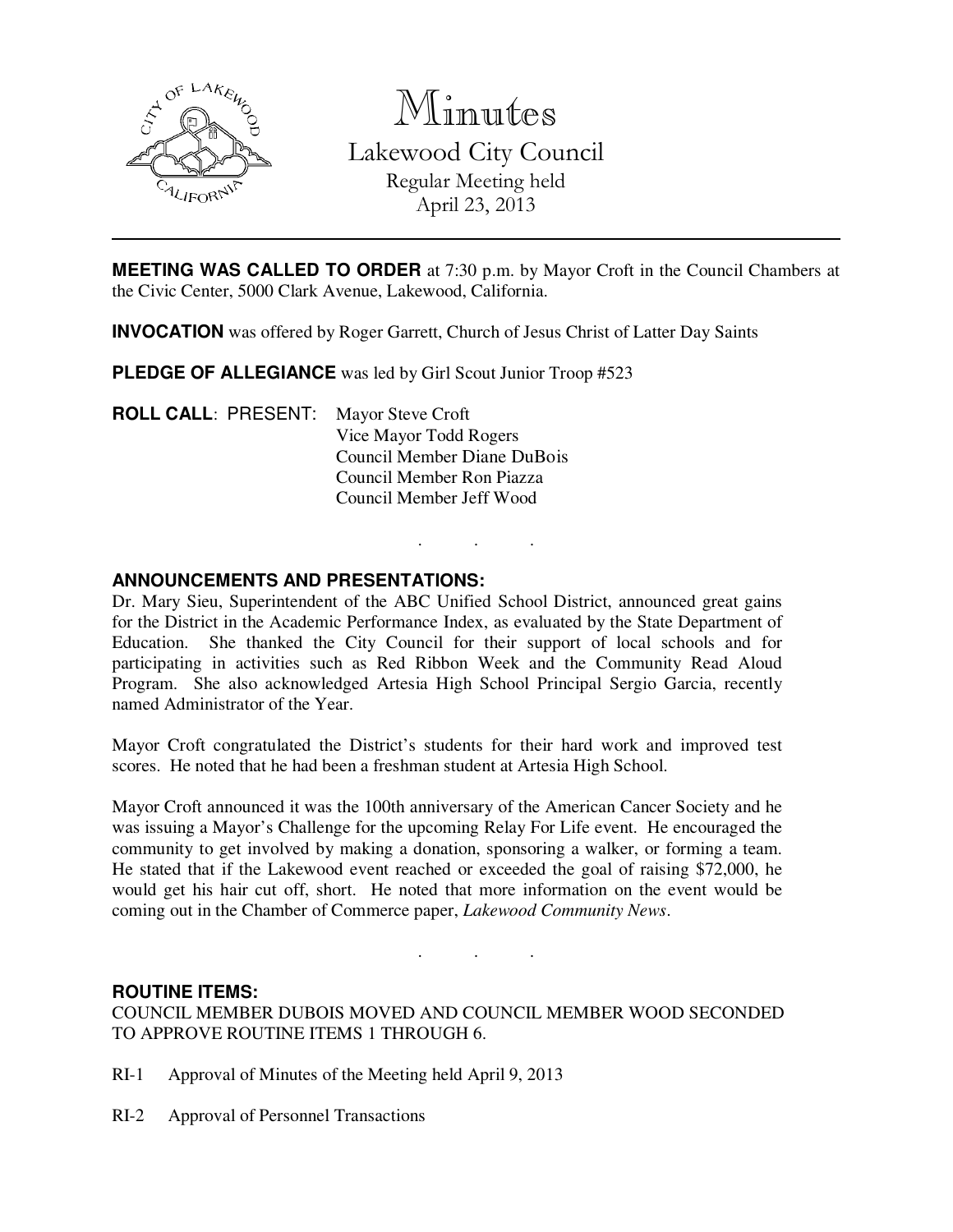#### **ROUTINE ITEMS:** Continued

- RI-3 Approval of Registers of Demands
- RI-4 RESOLUTION NO. 2013-8; A RESOLUTION OF THE CITY COUNCIL OF THE CITY OF LAKEWOOD AMENDING RESOLUTION NO. 2007-58 TO ADD A NEW COMMITTEE TO THE LIST OF STANDING COMMITTEES OF THE CITY COUNCIL
- RI-5 RESOLUTION NO. 2013-9; A RESOLUTION OF THE CITY COUNCIL OF THE CITY OF LAKEWOOD ADDING A JOB CLASSIFICATION TO ATTACHMENT B OF RESOLUTION NO. 2012-29 PERTAINING TO EMPLOYEE BENEFITS, AND THE CLASSIFICATION AND COMPENSATION OF CITY OFFICERS AND EMPLOYEES, AND ESTABLISHING EMPLOYEE BENEFITS, DEFINING THE CONDITIONS AND HOURS OF EMPLOYMENT, AND ADOPTING A CLASSIFICATION AND COMPENSATION PLAN FOR CITY OFFICERS AND **EMPLOYEES**
- RI-6 Approval of Amendment to Agreement for Construction Phase Services Bloomfield Park Renovation Project

. . .

UPON ROLL CALL VOTE, THE MOTION WAS APPROVED:

AYES: COUNCIL MEMBERS: Rogers, Piazza, DuBois, Wood and Croft NAYS: COUNCIL MEMBERS: None

## **2.1 • APPOINTMENTS TO CITY COMMISSIONS**

Mayor Croft called for appointments to the City's commissions.

COMMUNITY SAFETY COMMISSION

Bill Baca by Vice Mayor Rogers Glen Patrick by Council Member Piazza Linda Quarto by Council Member DuBois Scott Bauman by Council Member Wood Ben Maleki by Mayor Croft

PLANNING AND ENVIRONMENT COMMISSION

Vicki Stuckey by Vice Mayor Rogers Bob Quarto by Council Member Piazza Ron Wade by Council Member DuBois Peter Samaniego by Council Member Wood Jan McKinnon by Mayor Croft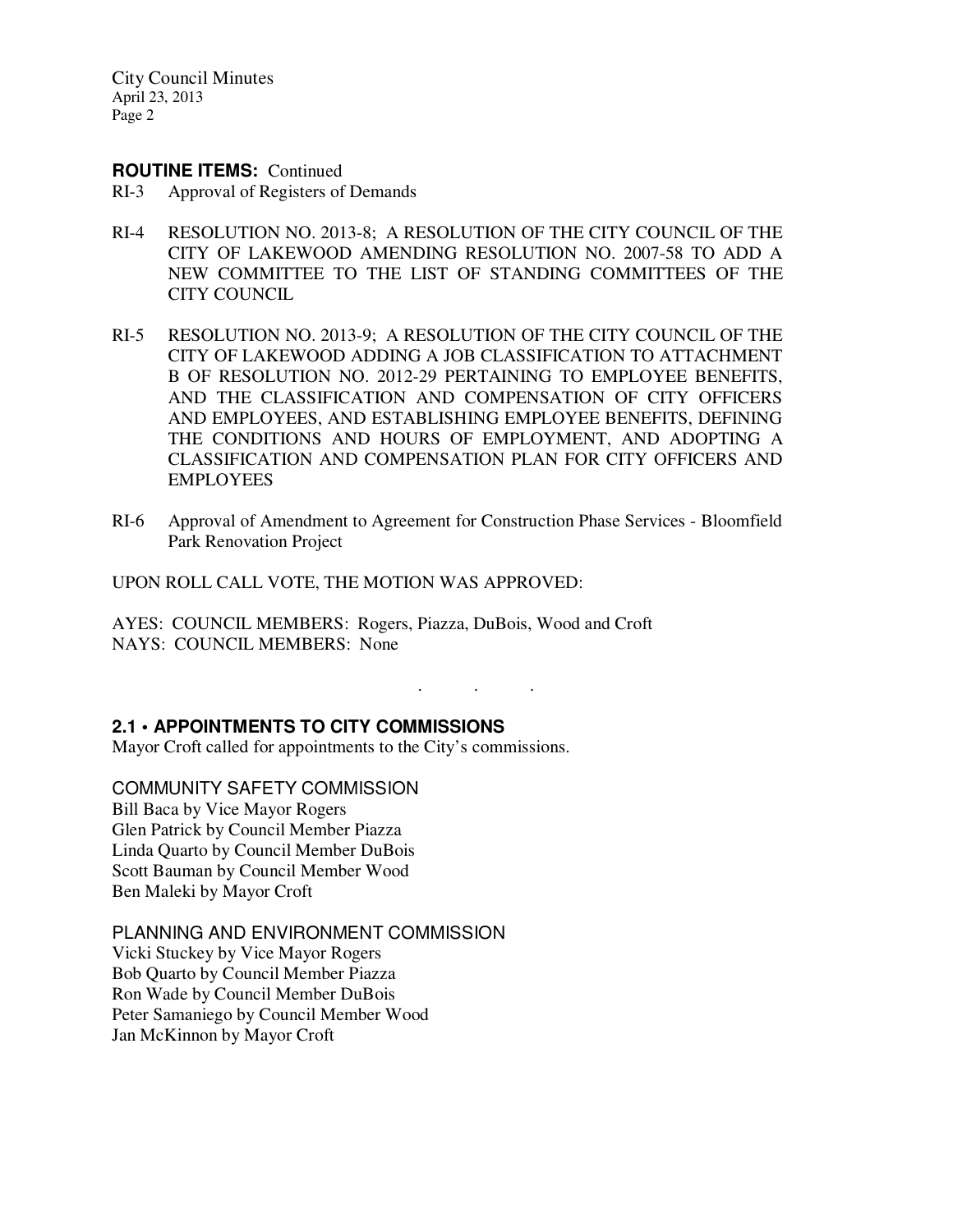# **2.1 • APPOINTMENTS TO CITY COMMISSIONS** - Continued

RECREATION AND COMMUNITY SERVICES COMMISSION Ted Spaseff by Vice Mayor Rogers Winnie Heiss by Council Member Piazza Kirk Real by Council Member DuBois Dave Allen by Council Member Wood Ben Delarosa by Mayor Croft

RESOLUTION NO. 2013-10; A RESOLUTION OF THE CITY COUNCIL OF THE CITY OF LAKEWOOD APPOINTING MEMBERS OF THE VARIOUS COMMISSIONS OF THE CITY OF LAKEWOOD

VICE MAYOR ROGERS MOVED AND COUNCIL MEMBER PIAZZA SECONDED TO ADOPT RESOLUTION NO. 2013-10, COMPLETED WITH THE APPROPRIATE NAMES. UPON ROLL CALL VOTE, THE MOTION WAS APPROVED:

AYES: COUNCIL MEMBERS: Rogers, Piazza, DuBois, Wood and Croft NAYS: COUNCIL MEMBERS: None

### **3.1 • PURCHASE OF CARPETING FOR THE CENTRE**

Assistant Director of Public Works Max Withrow gave a presentation based on the memo in the agenda and stated that one of the items included in the Capital Improvement Program budget was the replacement of carpeting in The Centre. Utilizing "piggyback" purchasing agreements in place, staff had solicited proposals and negotiated an agreement with Bentley Prince Street. It was the recommendation of staff that the City Council authorize a purchase order to be issued to Bentley Prince Street for The Centre Carpet Replacement Project in an amount not to exceed \$21,000.

. . .

Responding to a question from Mayor Croft, Mr. Withrow confirmed that the piggy-back process allowed an association of public agencies to solicit quotes from vendors as a group, reducing prices. He noted that specific government purchasing procedures were followed.

COUNCIL MEMBER DUBOIS MOVED AND VICE MAYOR ROGERS SECONDED TO APPROVE STAFF'S RECOMMENDATION. UPON ROLL CALL VOTE, THE MOTION WAS APPROVED:

AYES: COUNCIL MEMBERS: Rogers, Piazza, DuBois, Wood and Croft NAYS: COUNCIL MEMBERS: None

. . .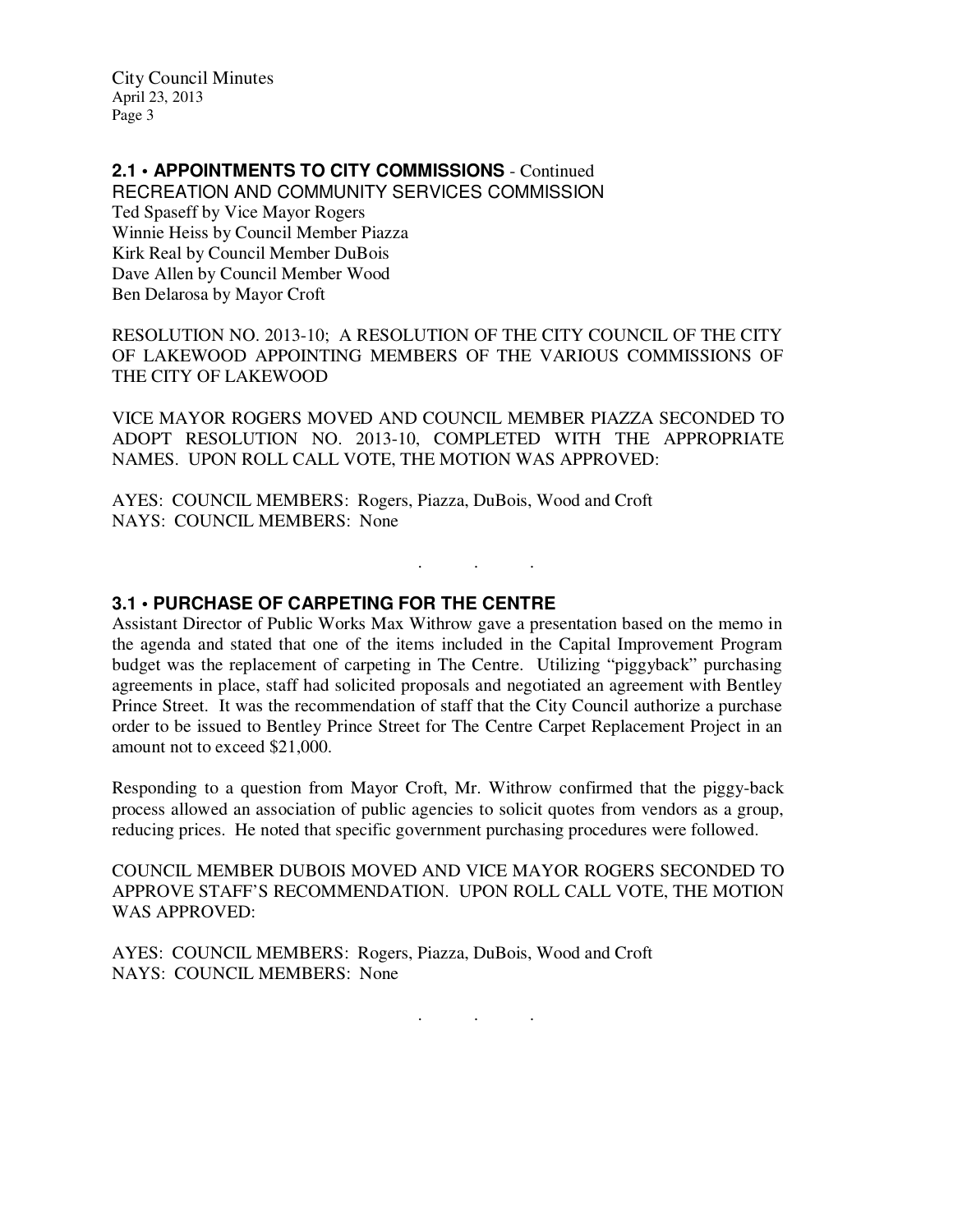#### **3.2 • VOLUNTEER DAY REVIEW**

Recreation and Community Services Director Lisa Litzinger displayed a video and made a presentation based on the memo in the agenda. She stated that the 17th Annual Lakewood Volunteer Day, held on April 20th had seen over 600 volunteers participating in 33 groups to complete project sites throughout the City. She noted that a number of the work sites were for some of Lakewood's older residents, who were having difficulty caring for their properties. The projects had included yard clean-up, planting, painting and simple handyman tasks. She stated that the event was well supported by local businesses donating materials and supplies, as well as refreshments for the volunteers.

Mayor Croft stated he had been amazed at the enthusiasm of the volunteers, who willingly gave up their Saturday to come out and help their neighbors. He stated it was a wonderful program that demonstrated how Lakewood was a caring and giving community.

. . .

#### **3.3 • PREVIEW OF LAKEWOOD SHREDS COMMUNITY EVENT**

Senior Management Analyst Konya Vivanti displayed slides and made a presentation about the upcoming Lakewood Shreds event on June 8th. She stated that the event, which was cosponsored by EDCO, was in its second year and would collect up to three boxes of paper from Lakewood residents for on-site shredding, and would also include an e-waste collection for old computer components and televisions, as well as a free mulch giveaway.

Responding to a question from Council Member Piazza, Ms. Vivanti stated that this would be a drive-thru event and that without leaving their vehicles, Lakewood residents could drop off boxes of paper and/or old electronic devices and pick up free mulch.

Council Member Wood stated that the event provided a great opportunity for Lakewood residents to clear out old documents and have them safely destroyed, protecting themselves from identity theft.

Lt. Dan Beringer of the Lakewood Sheriff's Station advised that with 11 million Americans having been the victims of identity theft, shredding was a good way to secure personal information.

. . .

#### **3.4 • 2013 PAN AMERICAN FIESTA PREVIEW**

The Director of Recreation and Community Services Director displayed slides and made a presentation based on the memo in the agenda. She stated that the 2013 Pan American Fiesta would be held from Friday, May 10 through Sunday, May 12, 2013, at Mayfair Park. She noted that some of the highlights of the event were: the children's cultural booth; arts and crafts; food booths; historical display; artist guild booths; carnival rides for all ages and pancake breakfast, which was free for all mothers on Sunday. She also noted that shuttle bus service would be available to take advantage of available parking at City Hall.

. . .